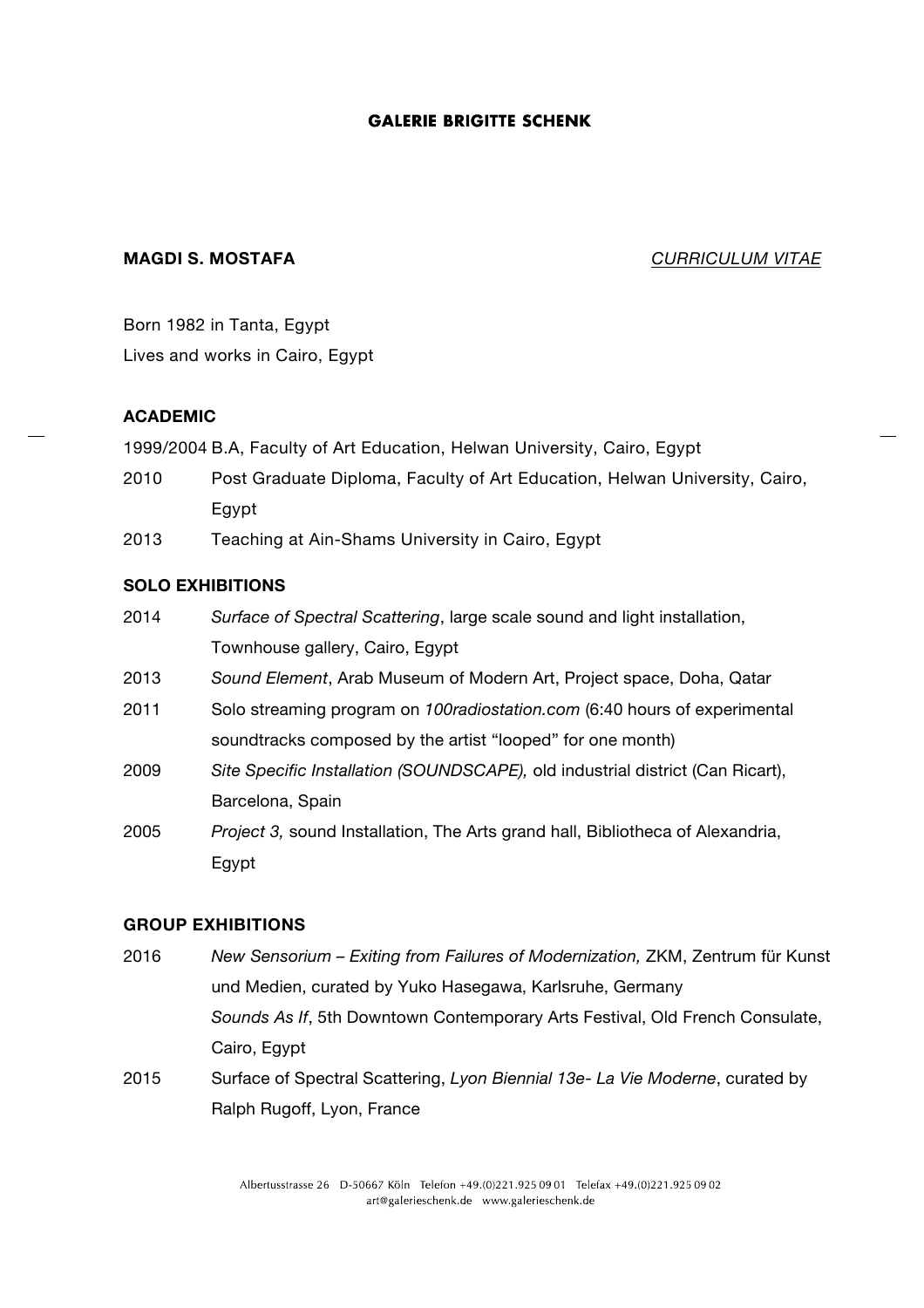|      | Planting Sound, Alanica Permanent Collection Display Project, Moscow Biennial           |
|------|-----------------------------------------------------------------------------------------|
|      | of Contemporary Art, Moscow, Russia                                                     |
|      | Transparent Existence, <i>Echoes Electrik-Fest</i> , curated by Afif Rehani, Tunisia    |
|      | Wisdom tower, Installation, <i>Echoes and Reverberations</i> , Hayward gallery, London, |
|      | <b>UK</b>                                                                               |
| 2014 | Radio streaming program on Kunst Radio, (55 Minutes of experimental                     |
|      | soundtracks, composed by the artist), Austria                                           |
|      | Sound Cells: Fridays, Installation, Sharjah Art Foundation Collection Show,             |
|      | Factory 4711, Cologne, Germany                                                          |
|      | Sound Cells: Fridays, video screening, Museum Sounds, Centre for Fine Arts              |
|      | Bozar, Brussels, Belgium                                                                |
| 2013 | Transparent Existence, Jogjakarta Biennale The Equator, curated by Agung                |
|      | Hujatnikajennong, LAF Jogja, Indonesia                                                  |
|      | Sound Cells: Fridays, Sharjah Biennale 11, curated by Yuko Hasegawa, Sharjah            |
|      | Heritage area, UAE                                                                      |
| 2012 | Elements of the Unexpected, Art Dubai projects, International art fair of Dubai,        |
|      | <b>UAE</b>                                                                              |
|      | Walls' Talk, I'm Not There, curated by Mia Jankowicz, Townhouse Gallery, Cairo,         |
|      | Egypt                                                                                   |
|      | Element No. 2, Visibility project 8, curated by Galata Perform, Istanbul, Turkey        |
|      | The Sound Element, Sikka Art Fair and AIR open studio, Dubai, UAE                       |
| 2011 | Untitled Soundscape, Artissima 18, International art fair of Turin, Italy               |
|      | Wisdom Tower, Cairo Documenta, curated by the participant artists, Viennoise            |
|      | Hotel, Cairo, Egypt                                                                     |
|      | Transparent Existence, The One & The Multiple, curated by Pedro Soler, Artellewa        |
|      | space, Cairo, Egypt                                                                     |
| 2010 | Transparent Existence, The One & The Multiple, curated by Pedro Soler, La               |
|      | Capella, Barcelona, Spain                                                               |

 $\overline{a}$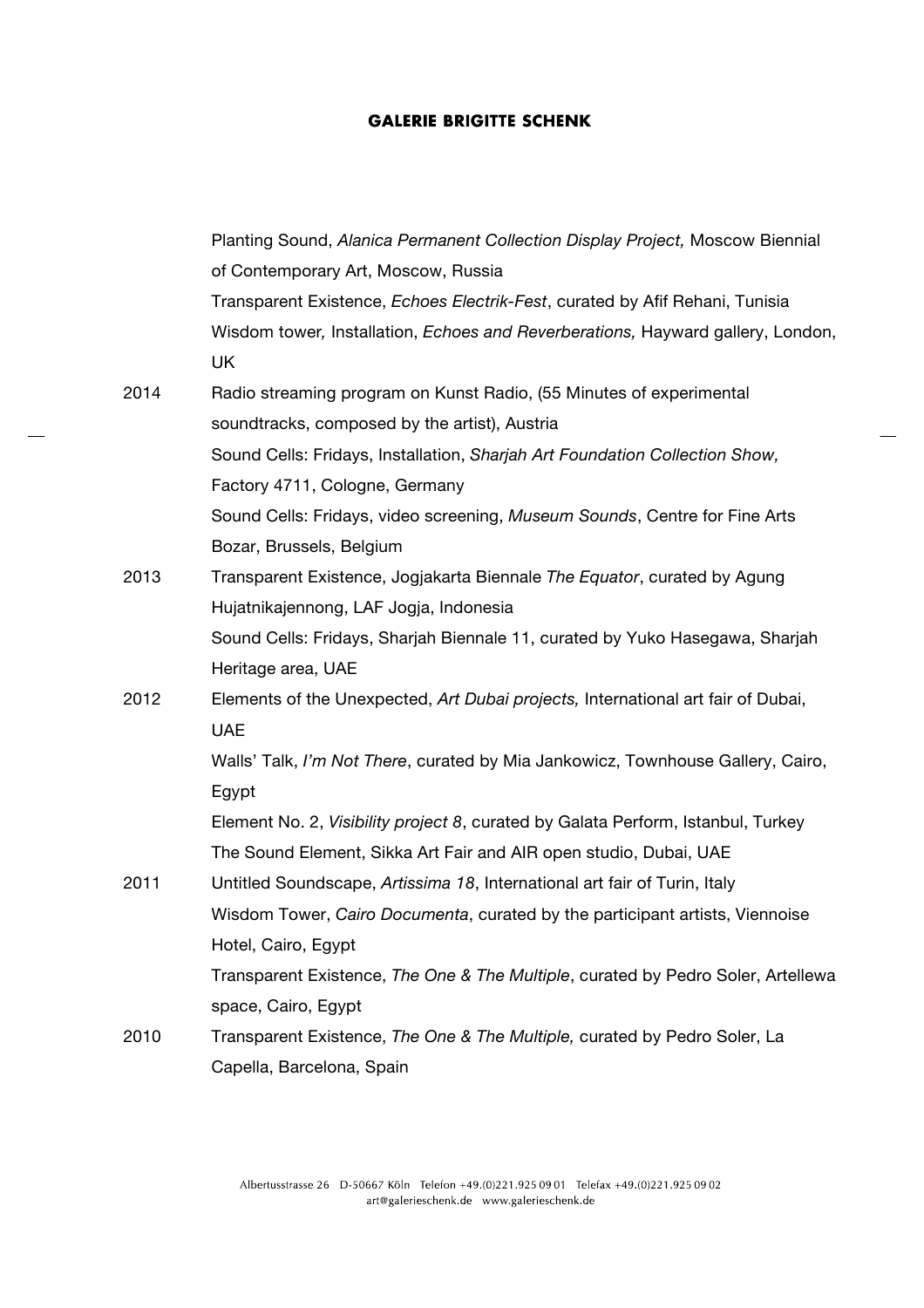|      | PD patch, Why Not, curated by Mohamed Talaat, At Palace of Arts, Cairo Opera              |
|------|-------------------------------------------------------------------------------------------|
|      | House, Cairo, Egypt                                                                       |
|      | Sound Cells - Sound Cells: Fridays, Egypt 21st. Salon of Youth, curated by                |
|      | Khaled Hafez, Salah Elmeligy & Youssif Nabil Ragheb, Palace of Arts, Cairo                |
|      | Opera House, Cairo, Egypt                                                                 |
| 2009 | Transparent Existence, <i>Invisible Presence</i> , curated by Stefania Angarano,          |
|      | Museum of Mawlawya (Samak'ana), Cairo, Egypt                                              |
|      | Sound Cells - Analog Frequencies, Egypt 20th Salon of Youth, curated by                   |
|      | Bassam El Baroni, Wael Shawky & Hassan Khan, Palace of Arts, Cairo Opera                  |
|      | House, Cairo, Egypt                                                                       |
| 2008 | Flatmate, Egypt 19th Salon of Youth, curated by Gamal Abdel Naser, Palace of              |
|      | Arts, Cairo Opera House, Cairo, Egypt                                                     |
|      | 100.67Mhz, 100mm'exhibition, curated by Hamdi Reda, Artellewa Gallery, Giza,              |
|      | Egypt                                                                                     |
| 2007 | Stammer [Work in progress project with Shady El Noshokaty], Occidentalism,                |
|      | curated by Karim Francis, Hotel Swiss, Cairo, Egypt                                       |
|      | Madena, [Multimedia Installation project with Ahmed Basionyi], Creation Festival          |
|      | & The 18th Salon of Youth, curated by Sabah Naem, Shady Elnoshokaty, George               |
|      | Fikry & Ayman Elsemary, Mokhtar Museum, Cairo, Egypt                                      |
|      | Dark Wind Blows, The Workshop Show, curated by Shady El Noshokaty, Falaky                 |
|      | Gallery, American University Cairo, Egypt                                                 |
| 2005 | The Dome, Form Through Light, curated by Mohamed Abou El Naga, Palace of                  |
|      | Arts, Cairo Opera House, Cairo, Egypt                                                     |
| 2003 | Metamorphosis [Animation project with George Fikry], Gatherer of Arts palace,             |
|      | Cairo, Egypt                                                                              |
| 2002 | Sound Installation, <i>Egypt 13th Salon of Youth</i> , curated by Fatma Ismael, Palace of |
|      | Arts, Cairo Opera House venue, Cairo, Egypt                                               |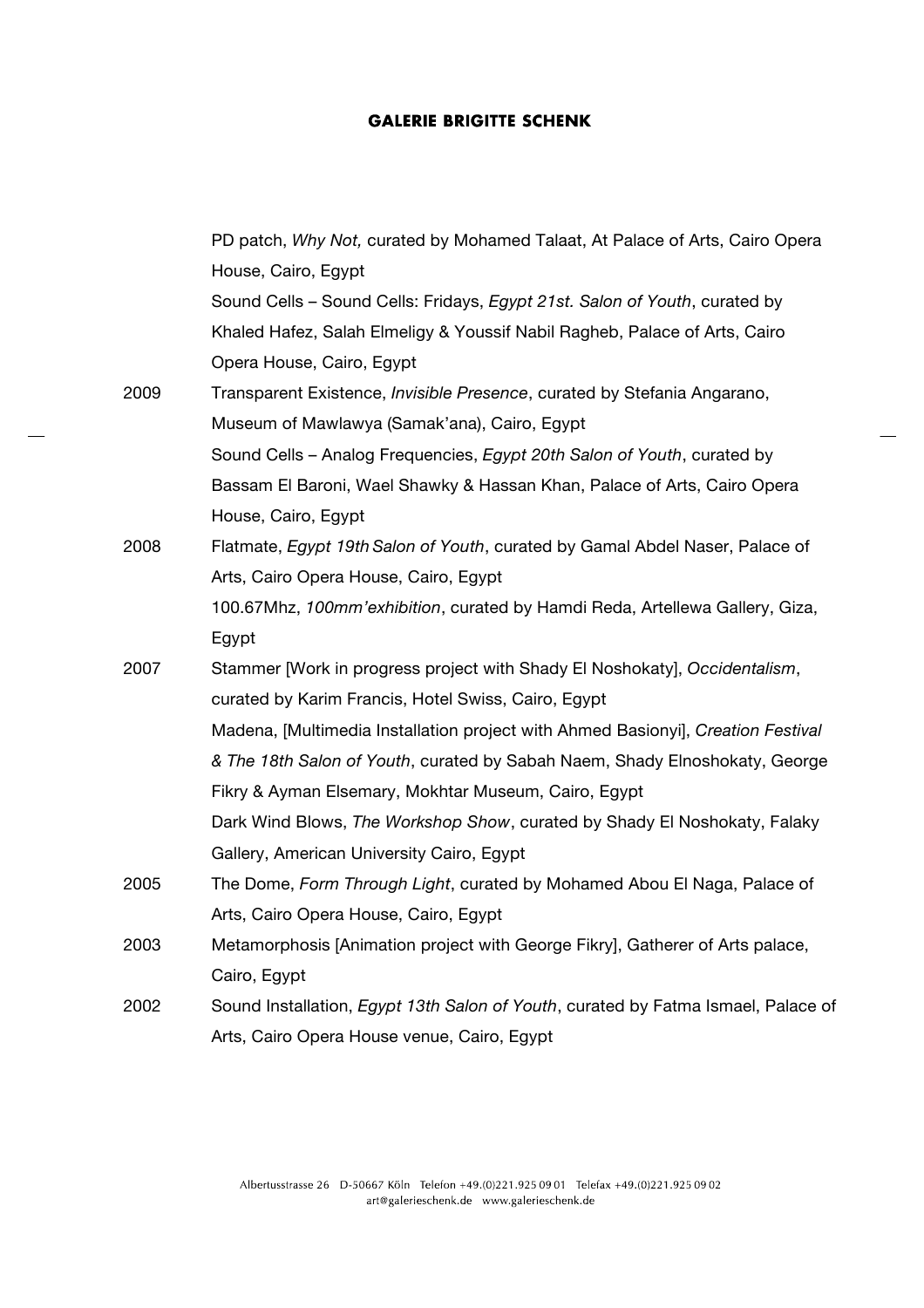# **LIFE PERFORMANCES**

| 2012 | The Sound Element, The Sikka Art Fair, Dubai, UAE                             |
|------|-------------------------------------------------------------------------------|
|      | Element No. 2, Visibility Project 8, Galata, Istanbul, Turkey                 |
| 2010 | The Sound Element, The Bronx Museum of The Arts, New York, USA                |
|      | Element No. 2, The One and The Multiple, La Capella, Barcelona, Spain         |
| 2009 | Stream, LABoral center of visual art, Gijon, Spain                            |
|      | Element No. 2, 100LIVE Electronic Music Festival, at Rawabet Theater, Cairo,  |
|      | Egypt                                                                         |
|      | Untitled No.1, Medrar for Contemporary Art, Cairo, Egypt                      |
| 2008 | Stream, 100LIVE Electronic Music Festival, Gothe Institute, Cairo, Egypt      |
|      | Stream No. 2, 100LIVE Electronic Music Festival, Jesuits Culture Centre,      |
|      | Alexandria, Egypt                                                             |
|      | Sound Element, 100LIVE Electronic Music Festival, Passage 35, Cairo, Egypt    |
| 2007 | Stammer, Occidentalism' Show, curated by Karim Francis at Hotel Swiss, Cairo, |
|      | Egypt                                                                         |
|      | Madena, dual performance with Ahmed Basiony, Egypt 18th Salon of Youth,       |
|      | Mokhtar Museum, Cairo, Egypt                                                  |

 $\overline{a}$ 

## **AWARDS / RESIDENCIES**

| 2014 | 8th. Alanica symposium of contemporary art, North Ossetia-Alania, Russia     |
|------|------------------------------------------------------------------------------|
| 2013 | Sharjah International Biennale Prize, Sharjah, UAE                           |
| 2012 | A.I.R Project production based residency program by Art Dubai, Delfina       |
|      | foundation, Dubai culture and Tashkeel, Dubai, UAE                           |
| 2011 | BAK - Bundesamt für Kultur, Medienkunst / Projekt Sitemapping                |
|      | [Production Grant - mediaproject], Switzerland                               |
|      | Al Mawred "Revolutionary" Grant, Visual Arts [Production grant], Egypt       |
|      | YATF "Young Arab Theatre Fund", [Production Grant], Belgium                  |
| 2010 | AIM [Artist in Marketplace] Program, Bronx Museum of Arts, New York, USA     |
|      | ResO', Project production based residency program, Cittadellarte, Fondazione |
|      | Pistoletto, Italy                                                            |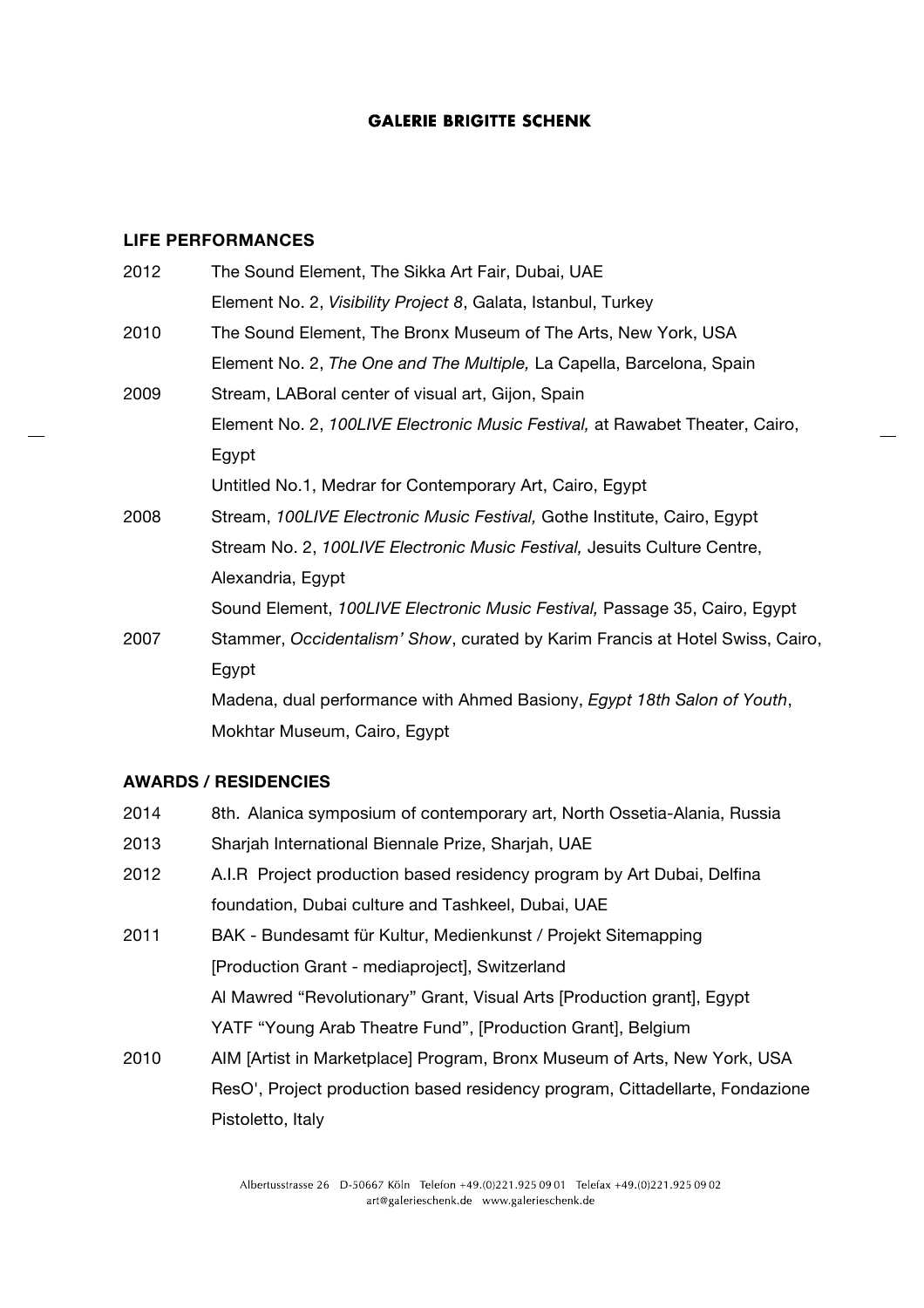|      | Egypt's 21st Salon of Youth Prize for the project Sound Cells: Fridays, Artist in |
|------|-----------------------------------------------------------------------------------|
|      | residency grant by the Egyptian Cultural Council, Oasis of Siwa – West Desert,    |
|      | Egypt                                                                             |
| 2009 | Hangar, Multimedia & Visual Arts Production Center, Barcelona, Spain              |
|      | SummerLAB, New media and Interactive art meetingpoint, LABoral art center,        |
|      | Gijon, Spain                                                                      |
|      | Egypt's 20th Salon of Youth Prize, for the project Sound Cells – analog           |
|      | frequencies, Palace of Arts, Cairo, Egypt                                         |
| 2007 | The Grand Prize of 1st Creativity Festival & 18th Salon of Youth for the project  |
|      | Madena, a collaborative multimedia interactive installation with Ahmed Basiony,   |
|      | Mokhtar Museum, Cairo, Egypt                                                      |

#### **TALKS / PRESENTATIONS**

| 2014 | Artist Talk/ Presentation, Townhouse gallery, Egypt                              |
|------|----------------------------------------------------------------------------------|
| 2013 | Artist Talk/ Presentation, Langgeng Art Foundation, Yogyjakarta, Indonesia       |
|      | Artist Talk/ Presentation, MASS, Alexandria, Egypt                               |
| 2012 | Artist Talk/ Presentation, Art Dubai, UAE                                        |
|      | Artist Talk/ Presentation, Sikka Art Fair Dubai, UAE                             |
| 2010 | Artist Talk/ Presentation, ARTISSIMA, International art fair of Turin, Italy     |
|      | What my work is about – Presentation, artist in market place, Bronx Museum,      |
|      | New York, USA                                                                    |
|      | Artist Talk Madena as a vanguard project from an academic background,            |
|      | Accademia Alebertina Turino, Italy                                               |
| 2009 | Dorkbot Artist talk & presentation, Hangar multimedia and visual arts production |
|      | center, Barcelona, Spain                                                         |
|      | Artist talk, SummerLab, LABoral Center of art and industrial creation, Gijon,    |
|      | Spain                                                                            |
|      | Artist talk & Presentation, Medrar contemporary art center, Cairo, Egypt         |